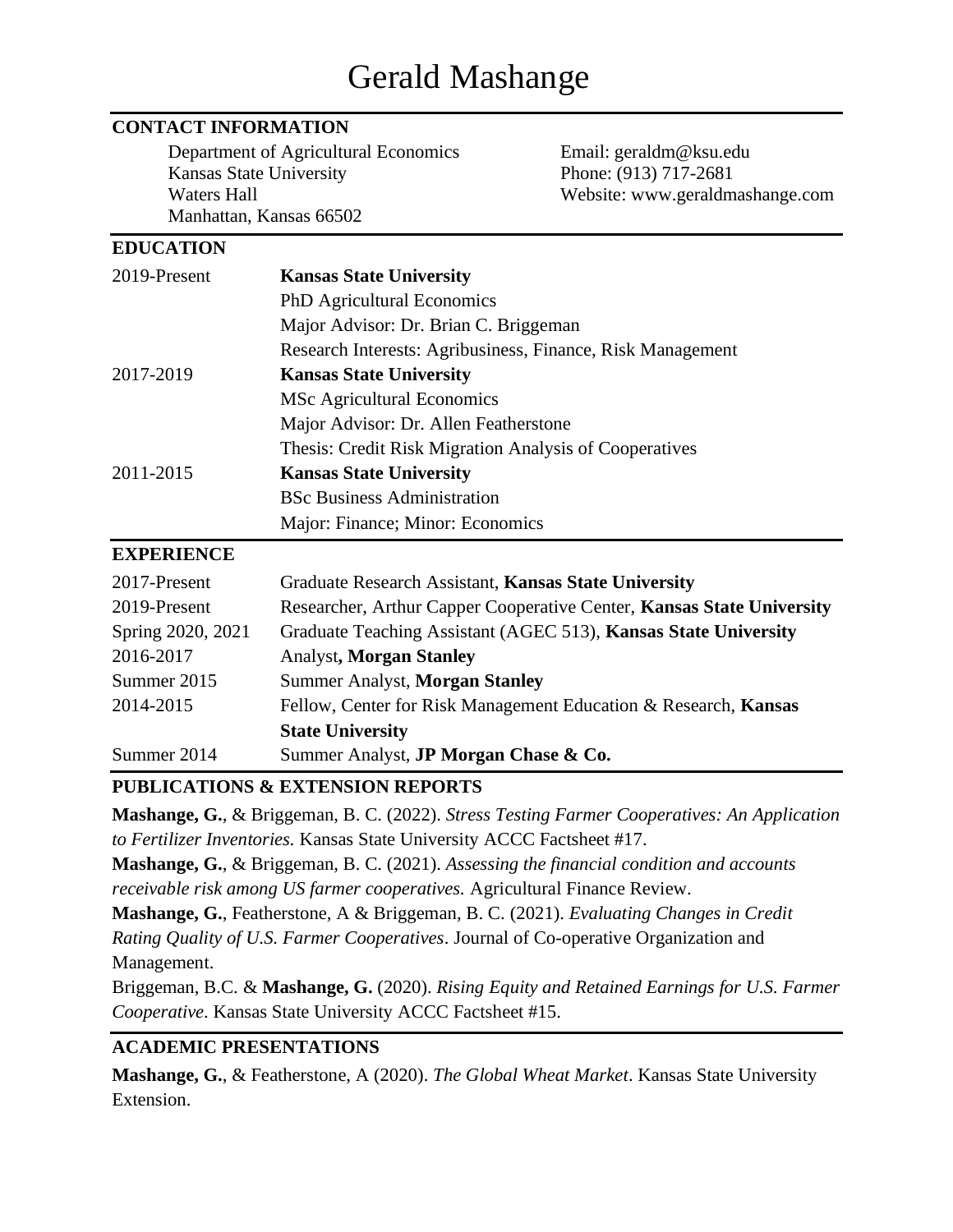# Gerald Mashange

**Mashange, G.**, Briggeman, B.C., & Reid, R. (2019). *Financial benchmarking of farmer cooperatives.* AAEA Extension Graduate Student Competition, Atlanta, Georgia **Mashange, G.**, Featherstone, A., Briggeman, B.C., Wilson, C., & Janzen, J. (2018). *Credit Risk Migration Analysis of Cooperatives*. 2018 NCERA-210 Cooperatives Annual Meeting, November 7, St. Paul, Minnesota

#### **PROFESSIONAL SERVICE & LEADERSHIP**

#### **Kansas State University**

**Search Committee**, University Registrar Search Committee, June 2019-November 2019 **President**, African Student Union, April 2018-April 2019 **Attorney General**, Student Governing Association, 2014-2015 **Student Review Board Chair**, Student Governing Association, 2013-2014 **Student Review Board Member**, Student Governing Association, 2012-2013

#### **HONORS & AWARDS**

CoBank Research Fellow, Kansas State University, 2018-2019, 2020-2021

Elroy Webster Cooperative Studies Scholarship, 2019

Philip and Jeune Kirsmer International Student Scholarship, 2019

Student Fellow, Center for Risk Management Education & Research, 2014-2015

### **AFFILIATIONS & MEMBERSHIPS**

Agricultural & Applied Economics Association (AAEA)

#### **Skills & Certification**

Data Analysis; Statistics; Econometrics; Machine Learning; R (Programming Language); Python (Programming Language); Stata (Programming Language); LaTex; Bloomberg Market Concepts (BMC)

#### **REFERENCES**

#### **Brian Briggeman**

305 C Waters Hall Manhattan, KS 66506 785.532.2573 [bbrigg@k-state.edu](mailto:bbrigg@k-state.edu)

#### **Allen Featherstone**

342 Waters Hall Manhattan, KS 66506 785.532.4441 785.532.6925 | Fax [afeather@k-state.edu](mailto:afeather@k-state.edu)

**Vincent Amanor-Boadu** 240E Waters Hall